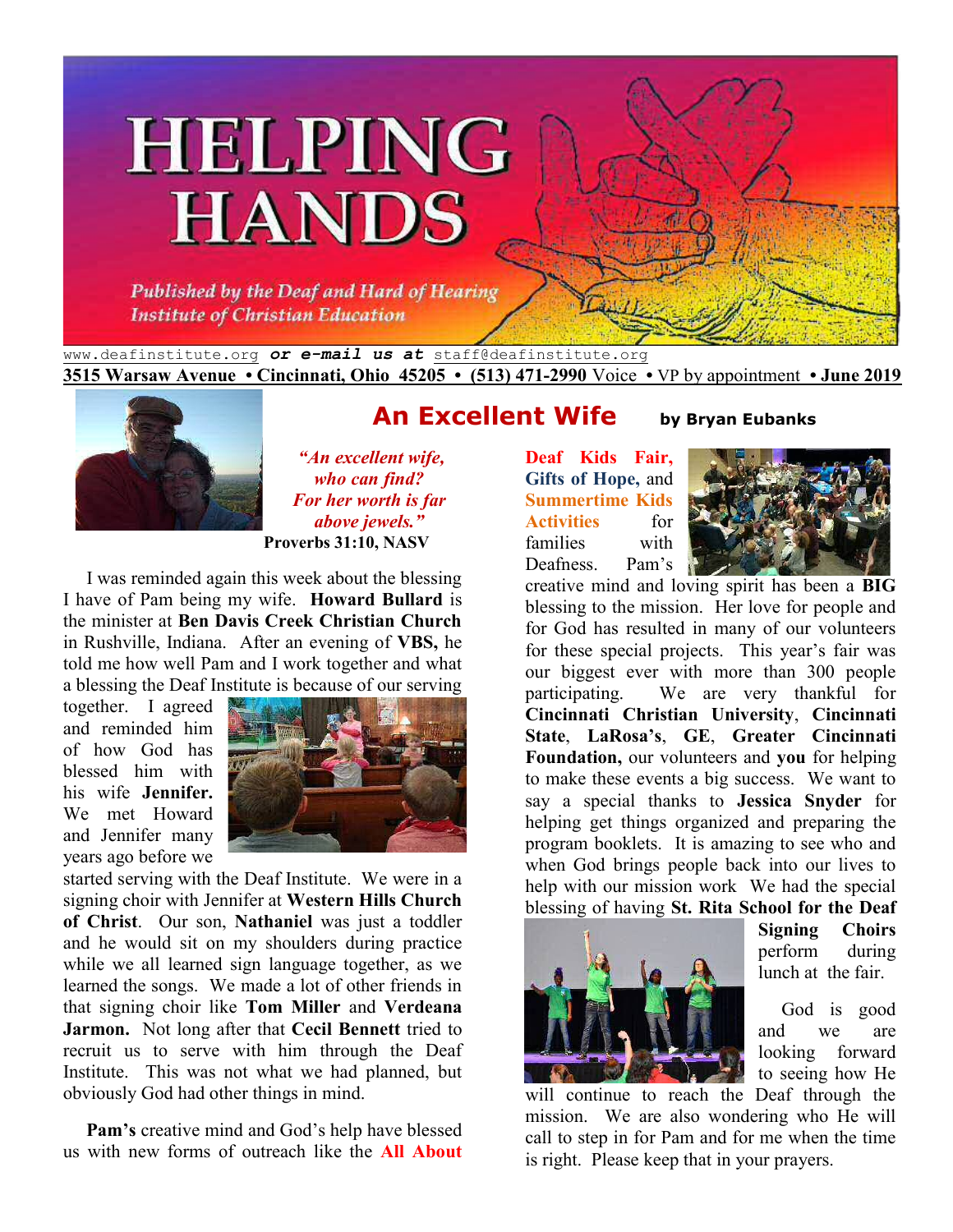



 Have you ever heard of the famous *"Blizzard of 1978?"*

If you Google it, you

will be surprised to see pictures of all of the snow in northern Ohio. That was when I was born. Let me tell you the story.

 I was born a few weeks early and my parents were not expecting the news when the doctor told them I had a lot of birth defects, including Spina Bifida. *The doctor said I would not have a long life and would have many health problems in the long run. I would be better left to die.* The hospital where I was born did not have technology and staff to perform surgeries to save me. The doctor told them if they wanted to save me, I would need to be moved to a different hospital, 30 minutes north from there. When my father heard my crying scream, he knew that I had a strong heart. My parents decided to move me to a different hospital.

 Due to the bad weather, the hospital where I was born could not provide transportation to the hospital I needed. My father, along with my grandparents, had to drive me there. My grandma was an experienced nurse who held me in the back seat wrapped in blankets while my father drove. When we arrived, the staff were waiting to take me in. After the surgeries, I made it out alive.

*A few months later, they found out that I was Deaf.* My mother decided to take a sign language class and took me and my brother. *We all learned* 



*signs together and my mother taught my father signs when he came from work. My siblings and I grew up together learning sign language.* 

 Wow*! All of the events that happened were according to God's plan. If it were* 

*not for the help from the Lord, I would not have lived to tell the tale.* He is so good all the time by placing the right people in my life to take care of me. I graduated from college and am married to my beautiful wife. I am working as an ASL Instructor at two colleges in Cincinnati. My name is Tim Fausnaugh and this is my story.



 *God has blessed many people through Tim's talents. DI is especially blessed as Tim is a board member and has used his technical skills on our website and other media activities. Tim has been a Dean of Deaf & Family &* 

*Friends Camp, which is where he met his wife, Liesel. He has also been a storyteller at our All About Deaf Kids Fair, helped with summertime kids activities and been a substitute preacher and teacher at Christ's Church of the Deaf.* 

 *Tim's family was brave enough to risk a blizzard* 

*in order to save his life. They were brave enough as well to learn sign language so that they could share their family* 



*values and their faith in God. That willingness to learn to communicate with him is part of the reason he is such a great Deaf role model today.* 



*(Above, Tim with SummerTime Kids and at Deaf Kids Fair)*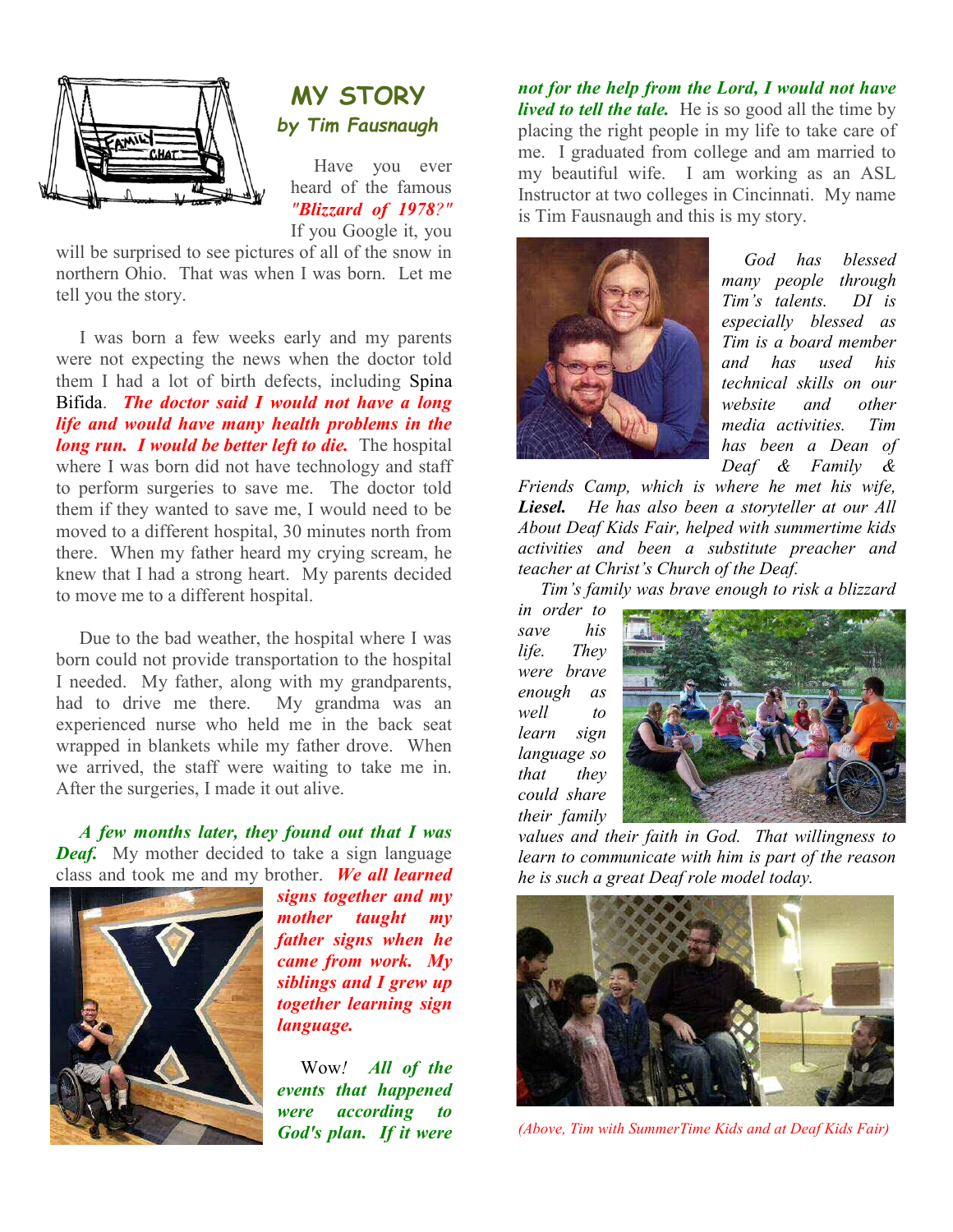*Another Friend Goes Home*



**Loretta Cacciatore**, 95, passed away June 3, 2019. She was born December 14, 1923 in Hugoton, KS to Mack and Georgia Greenwood. She was a resident of Colorado Springs, CO for 88 years. Her family moved here so she and her brother, Kenneth, could attend the Colorado School for the Deaf and the Blind. Loretta was the first deaf employee of Hewlett Packard where she worked for 24 years as a clerk. December 9, 1945 she was married to Joseph Cacciatore in Canon City, CO. Loretta loved to crochet and made many beautiful things for her family and friends. She was a member of the Sunnyside Deaf Christian Church. She graduated from the Colorado School for the Deaf and the Blind. She is survived by her four children, six grandchildren, and numerous great grandchildren. She is preceded in death by her husband, Joe, of 59 years, and eight siblings, as well as grandson, Bret Morehead.

#### *\*\*\*\*\*\*\*\*\*\*\*\*\*\*\*\*\*\*\*\**

 *Loretta was not just a friend of the mission but also a family member. We first met her 26 years ago when we were asked to visit the Deaf Church which was considering adding the Deaf Institute to their missions budget. We had already planned to go to the National Missionary Convention (now ICOM) which was half way, so extended our trip to visit the Christian Deaf Church in Colorado Springs. They were the first Deaf Church to support us and they always make us feel very welcome when we can come and visit.* 

 *We are so thankful for folks like Tim and Tammy Thurston and the folks at the Christian Deaf Church*  *who blessed Loretta through the years. Colorado is a long way from Cincinnati but we loved to visit. Loretta was a wonderful deaf role model. It was good for Nathaniel to know her and know that he was not the only deaf person in our family, which is often the situation. Deaf Churches provide opportunities for the Deaf to become leaders and to worship and learn in their own language. I have met a number of deaf people who have told me that their deaf church became their primary family because their relatives could not communicate with them. With their Deaf Church families they could communicate freely and did not need to guess what was being said.* 

*Loretta will be missed by a lot of people but she left her mark in this world and is now at home with Jesus. (Loretta's obituary is taken from* 

*obits.gazette.com/obituaries/gazette/obituary.aspx?n=lorett a-greenwood-cacciatore&pid=193066210&fhid=6109 Comments in italics by Bryan Eubanks.)*

#### *Memorial Gifts*

In Memory of *Cecil & Rena Bennett* Thomas and Jerri Grooms

In Memory of *Loretta Cacciatore* Bryan & Pam Eubanks

In Memory of *Evelyn Eubanks* Howard Shellkopf

In Memory of *Carey Pierson* Bryan & Pam Eubanks

#### **Need a VBS or Camp Mission?**

*Now* would be a good time to check with us about using the **Deaf Institute** as your VBS or Camp Mission Project**.** *The Deaf are a vast unreached people group.* Less than 10% of deaf people in the USA worship God in any way.

 You don't have to cross an ocean or a border to experience a different language and culture group. *Imagine being able to share God's love in a way you never have before.* We would love to come and teach some sign language and share our mission goals with your VBS or Camp.